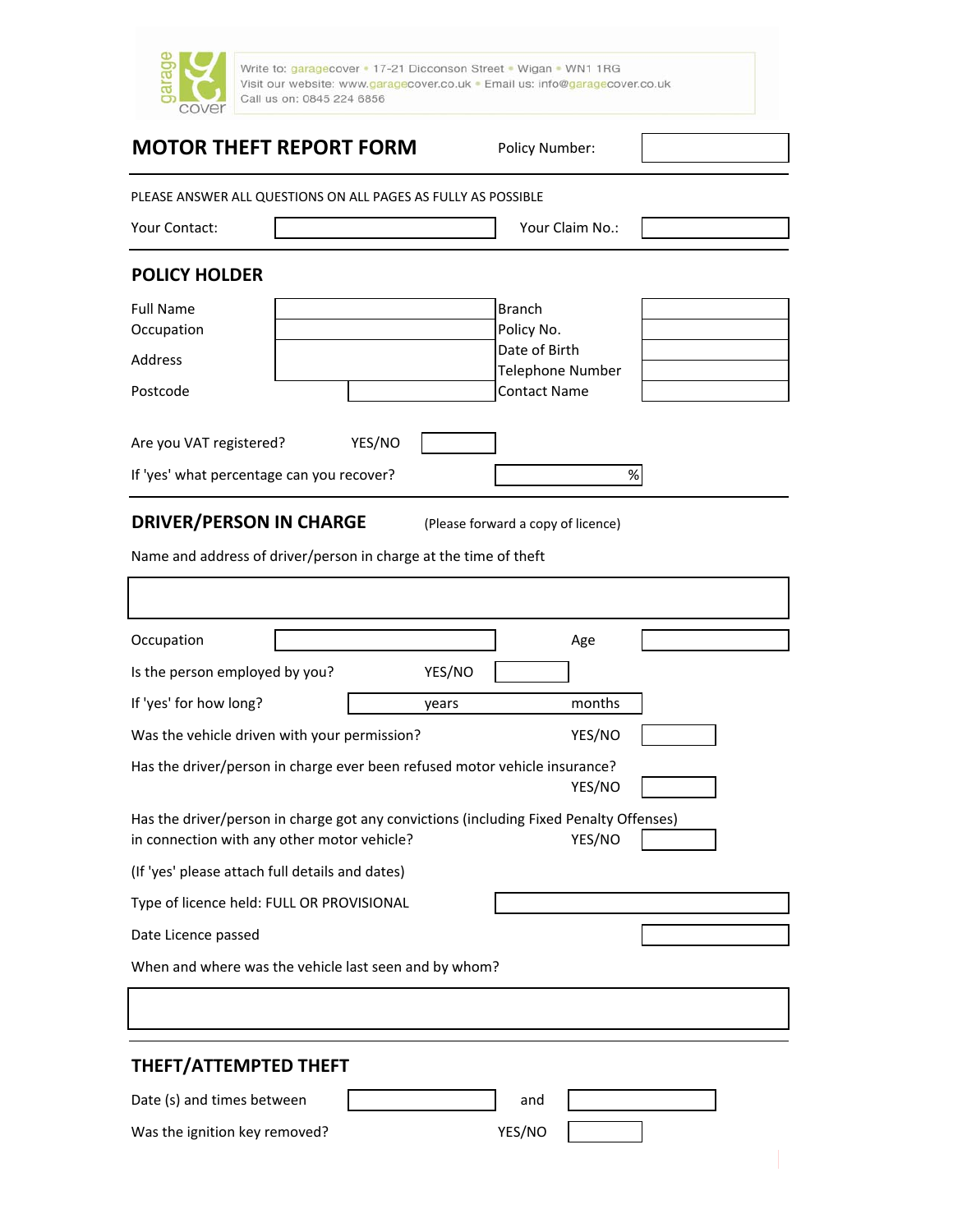| rage<br>æ<br>cover                                              | Write to: garagecover = 17-21 Dicconson Street = Wigan = WN1 1RG<br>Visit our website: www.garagecover.co.uk · Email us: info@garagecover.co.uk<br>Call us on: 0845 224 6856 |                                             |                            |                  |       |                               |  |
|-----------------------------------------------------------------|------------------------------------------------------------------------------------------------------------------------------------------------------------------------------|---------------------------------------------|----------------------------|------------------|-------|-------------------------------|--|
| Were doors locked?                                              | YES/NO                                                                                                                                                                       |                                             |                            | Was boot locked? |       | YES/NO                        |  |
| What precautions against theft were taken?                      |                                                                                                                                                                              |                                             |                            |                  |       |                               |  |
| Was vehicle fitted with a security device? YES/NO               |                                                                                                                                                                              |                                             |                            |                  | Type: |                               |  |
| Were those in full working order and set?                       |                                                                                                                                                                              |                                             |                            | YES/NO           |       |                               |  |
| Precise location where vehicle was stolen from                  |                                                                                                                                                                              |                                             |                            |                  |       |                               |  |
| Do your suspicions rest on anyone?                              |                                                                                                                                                                              |                                             |                            | YES/NO           |       |                               |  |
| If 'yes' on whom?                                               |                                                                                                                                                                              |                                             |                            |                  |       |                               |  |
| To which police station was the theft reported?                 |                                                                                                                                                                              |                                             |                            |                  |       |                               |  |
| Date and Time of report                                         |                                                                                                                                                                              |                                             |                            |                  |       |                               |  |
| State fully what happened                                       |                                                                                                                                                                              | (continue on a separate sheet if necessary) |                            |                  |       |                               |  |
|                                                                 |                                                                                                                                                                              |                                             |                            |                  |       |                               |  |
| <b>VEHICLE</b>                                                  |                                                                                                                                                                              |                                             |                            |                  |       |                               |  |
| Make & Model                                                    |                                                                                                                                                                              |                                             |                            | Year             |       | cc                            |  |
| Colour                                                          |                                                                                                                                                                              |                                             | Registration No.           |                  |       |                               |  |
| Vehicle Identification No. (VIN)                                |                                                                                                                                                                              |                                             |                            |                  |       |                               |  |
| Chassis No.                                                     |                                                                                                                                                                              |                                             | Date of first registration |                  |       |                               |  |
| Speedometer reading                                             |                                                                                                                                                                              |                                             | Date licence expires       |                  |       |                               |  |
| Owners name and address                                         |                                                                                                                                                                              |                                             |                            |                  |       |                               |  |
| Describe fully the purpose for which the vehicle was being used |                                                                                                                                                                              |                                             |                            |                  |       |                               |  |
|                                                                 |                                                                                                                                                                              |                                             |                            |                  |       |                               |  |
| From whom did you purchase the vehicle? (name and address)      |                                                                                                                                                                              |                                             |                            |                  |       |                               |  |
|                                                                 |                                                                                                                                                                              |                                             |                            |                  |       |                               |  |
| Date of purchase                                                |                                                                                                                                                                              |                                             |                            | Purchase price   |       |                               |  |
| Finance Company name & address                                  |                                                                                                                                                                              |                                             |                            |                  |       | Finance Company agreement no. |  |
| Is there any other insurance on the vehicle?                    |                                                                                                                                                                              |                                             |                            | YES/NO           |       |                               |  |
| If 'yes' please give insurers names and policy number           |                                                                                                                                                                              |                                             |                            |                  |       |                               |  |
|                                                                 |                                                                                                                                                                              |                                             |                            |                  |       |                               |  |